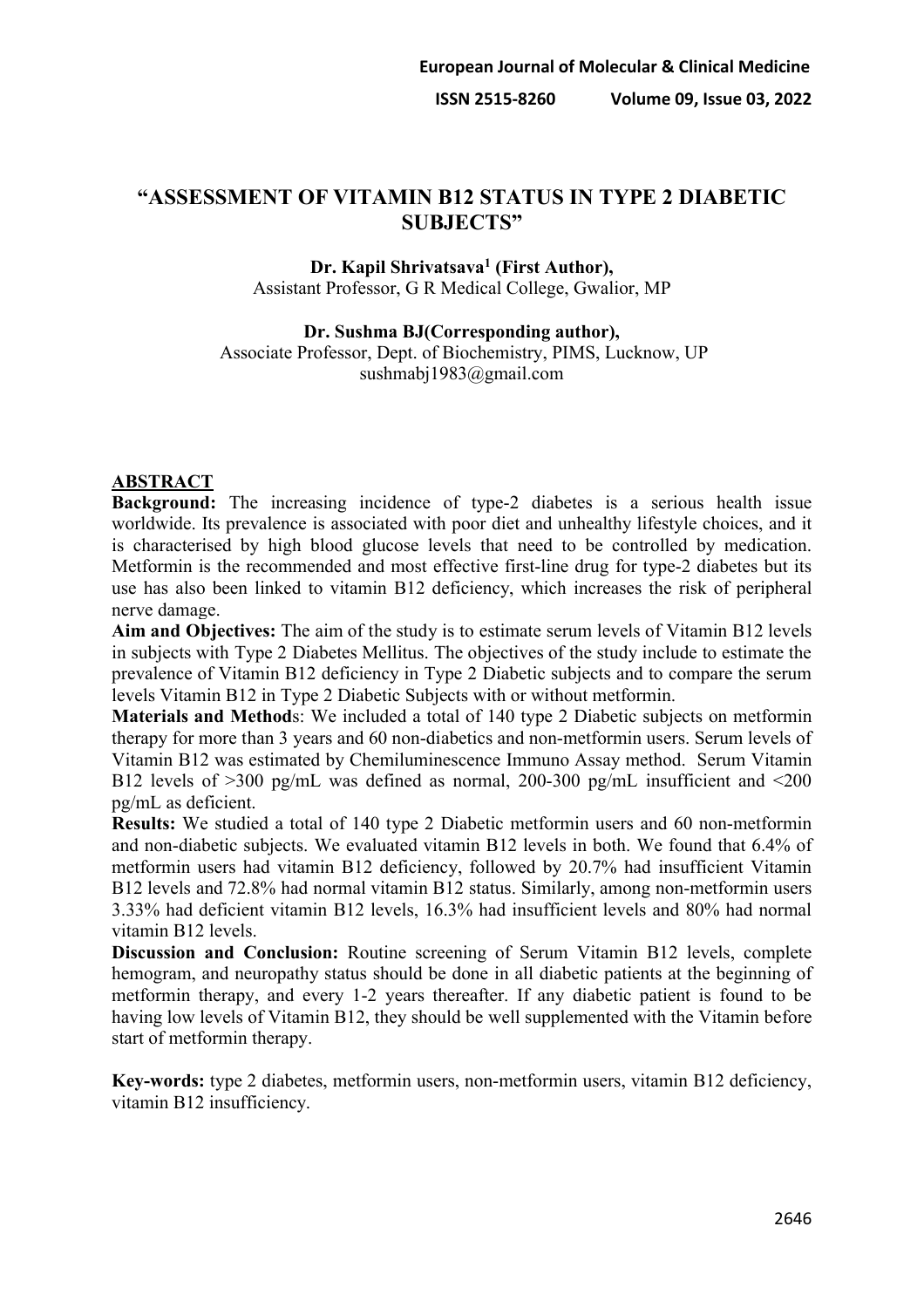**ISSN 2515-8260 Volume 09, Issue 03, 2022**

## **INTRODUCTION:**

Diabetes mellitus (DM) is a prevalent disease with multiple alarming complications that represent major threats to one's general health.<sup>1</sup> These complications are often associated with poor prognosis, increased morbidity, and impaired quality of life. Furthermore, the life span of patients with DM is dependent upon the presence/absence of these complications.<sup>2</sup>

The increasing incidence of type-2 diabetes is a serious health issue worldwide. Its prevalence is associated with poor diet and unhealthy lifestyle choices, and it is characterised by high blood glucose levels that need to be controlled by medication. Nerve damage in the periphery (e.g. face, limbs, organs) is a common complication of diabetes, with symptoms that range from numbness to pain, and can lead to debilitating loss of balance and coordination. Metformin is the recommended and most effective first-line drug for type-2 diabetes but its use has also been linked to vitamin B12 deficiency, which increases the risk of peripheral nerve damage. Despite the irreversibility of peripheral nerve damage, no official guidelines exist on screening vitamin B12 levels in patients treated with metformin.

Most patients tolerate metformin well, with most common side effects relating to GIT (nausea vomiting, diarrhea, lactic acidosis), which are usually mild and resolve with time. Vitamin b12 deficiency in DM induced by metformin therapy is least known side effect and is more likely with prolonged use of drug, higher doses taken and in elderly. Vitamin B12 is water soluble vitamin required for hematopoiesis, functioning of central and peripheral nervous system and in DNA synthesis of all cells. The reported Vitamin B12 deficiency in the general population of India varies from 12% to 67% as against that in western countries  $(5-7\%)$ <sup>3-6</sup>

Hence we have taken up this study, to assess the prevalence of vitamin B12 deficiency in metformin users and to compare the vitamin B12 levels between metformin users and nonmetformin users.

### **AIM AND OBJECTIVES:**

**Aim:** The aim of the study is to estimate serum levels of Vitamin B12 levels in subjects with Type 2 Diabetes Mellitus.

**Objectives:** The objectives of the study include 1) to estimate the prevalence of Vitamin B12 deficiency in Type 2 Diabetic subjects and 2) to compare the serum levels Vitamin B12 in Type 2 Diabetic Subjects with or without metformin.

### **MATERIALS AND METHODS:**

**Place of Study:** A prospective observational study on "Assessment of Vitamin B12 status in Type 2 Diabetic Subjects" was conducted at RIMS Raipur, in the department of Biochemistry from January 2021 to July 2021. **Study Population:**We included a total of 140 type 2 Diabetic subjectson metformin therapy for more than 3 years and 60 non-diabetics and nonmetformin users.

### **Sample Size: 200**

- 140 type 2 diabetic subjects on metformin therapy for more than 3 years.
- 60 non-metformin and non-diabetic subjects.

**Inclusion Criteria:** we included type 2 diabetic subjects on metformin therapy.

**Exclusion Criteria:**we excluded following subjects from our study

Subjects with history of pernicious anaemia,

Iron deficiency anaemia,

Inflammatory bowel disease,

Gastrointestinal surgeries,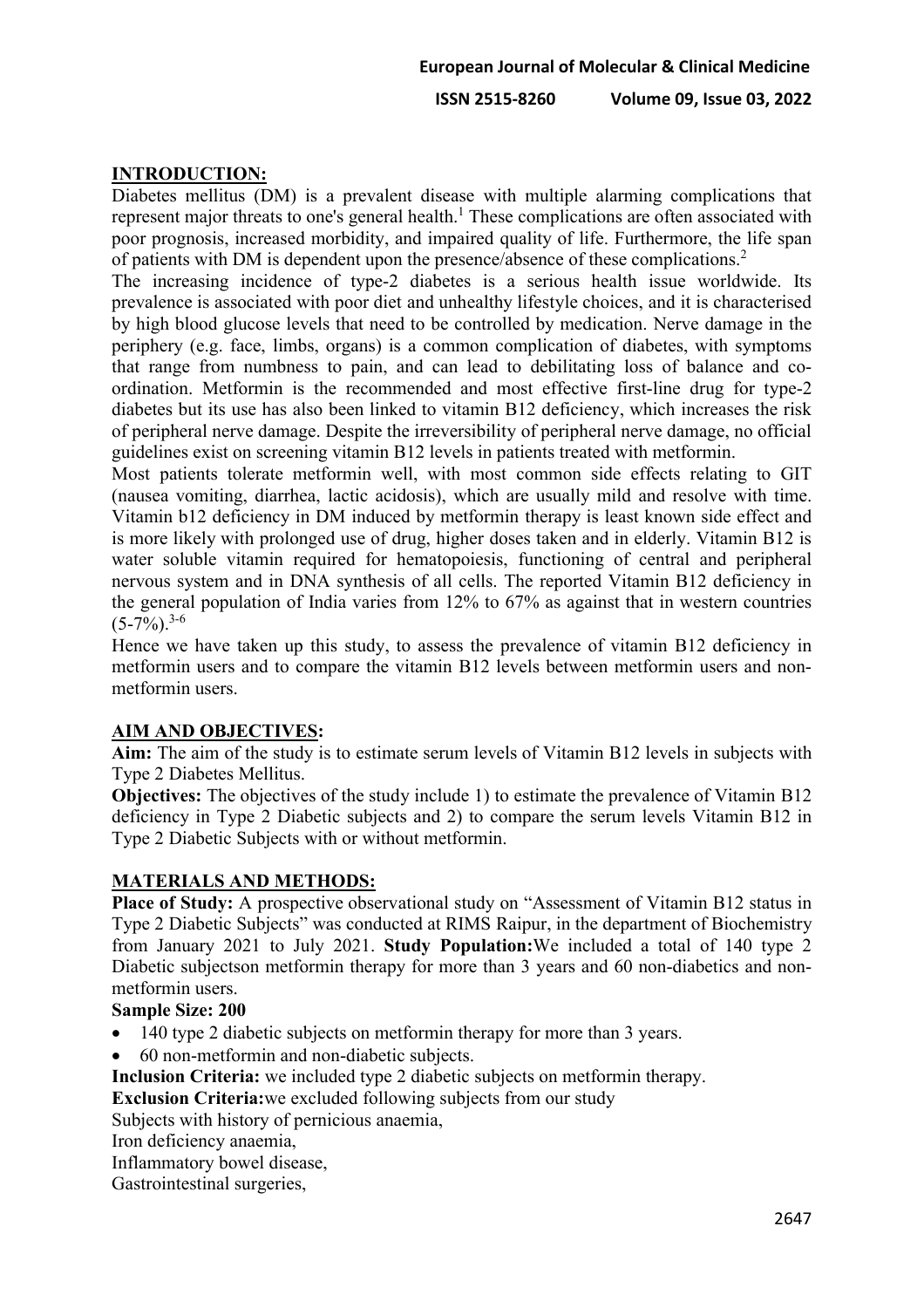**ISSN 2515-8260 Volume 09, Issue 03, 2022**

Malnutrition, h/o thyroid disorders, Autoimmune disorders, Peripheral arterial diseases, Neuropathies due to other causes, Patients on Vitamin B12, Vitamin D, Calcium supplementation, proton pump inhibitors and Vitamin B complex for past 3 months, Vegetarian, Dementia and pregnancy

At baseline patients age, gender, duration of diabetes and dosage of metformin and usage of other oral antidiabetic drugs were noted.

**BloodSample Collection and Biochemical Investigations:**5mL fasting venous blood was drawn into plain red colored stoppered tube under aseptic precautions, blood allowed to clot and centrifuged to obtain clear serum.Serum levels of Vitamin B12 was estimated by Chemiluminescence Immuno Assay method. Serum Vitamin B12 levels of >300 pg/mL was defined as normal, 200-300 pg/mL insufficient and <200 pg/mL as deficient.

**Statistical Analysis:** Microsoft Office Excel will be used for data storage, tabulation and generation of descriptive statistics. Data were expressed in mean and SD. Students unpaired t test will be used for the comparison. P value <0.05 will be considered statistically significant.

| Tabic 1. Shows comparison or geniographic factors and Vitamin DTZ fevels in Metrol min |                    |                     |           |
|----------------------------------------------------------------------------------------|--------------------|---------------------|-----------|
| and non-metformin users                                                                |                    |                     |           |
|                                                                                        | Metformin users    | Non-metformin users | P value   |
| N                                                                                      | 140                | 60                  |           |
| Age in years                                                                           | $49.8 \pm 14.6$    | $39.8 \pm 11.6$     | <b>HS</b> |
| Gender                                                                                 |                    |                     |           |
| Males                                                                                  | 80                 | 40                  |           |
| Females                                                                                | 60                 | 20                  | S         |
| BMI in $\text{kg/m}^2$                                                                 | $28.42 \pm 5.96$   | $25.41 \pm 4.21$    | <b>HS</b> |
| Duration of DM (years)                                                                 | $8.42 \pm 5.6$     |                     |           |
| Systolic BP (mmHg)                                                                     | $134.42 \pm 18.96$ | $125.41 \pm 17.21$  | <b>HS</b> |
| Diastolic BP (mmHg)                                                                    | $81.6 \pm 13.62$   | $78 \pm 13.6$       | <b>HS</b> |
| Sulfonylureas                                                                          | 18                 |                     |           |
| Thiazide diuretics                                                                     | 09                 |                     |           |
| DPP4 Inhibitors                                                                        | 16                 |                     |           |
| Vitamin B12                                                                            |                    |                     |           |
| Deficiency $(<200)$                                                                    | $09(6.4\%)$        | $2(3.33\%)$         | S         |
| Insufficiency $(200-300)$                                                              | $29(20.7\%)$       | $10(16.3\%)$        | S         |
| Normal $($ >300)                                                                       | 102 (72.8%)        | 48 (80%)            |           |

**RESULTS:**We included a total of 140 type 2 diabetic subjects and 60 non-diabetic and nonmetformin users after voluntary consent. **Table 1: Shows comparison of demographic factors and Vitamin B12 levels in Metformin** 

It is quite evident that the metformin users had significantly decreased vitamin B12 levels as compared to non-metformin users.

**DISCUSSION:** We studied a total of 140 type 2 Diabetic metformin users and 60 nonmetformin and non-diabetic subjects. We evaluated vitamin B12 levels in both. We found that 6.4% of metformin users had vitamin B12 deficiency, followed by 20.7% had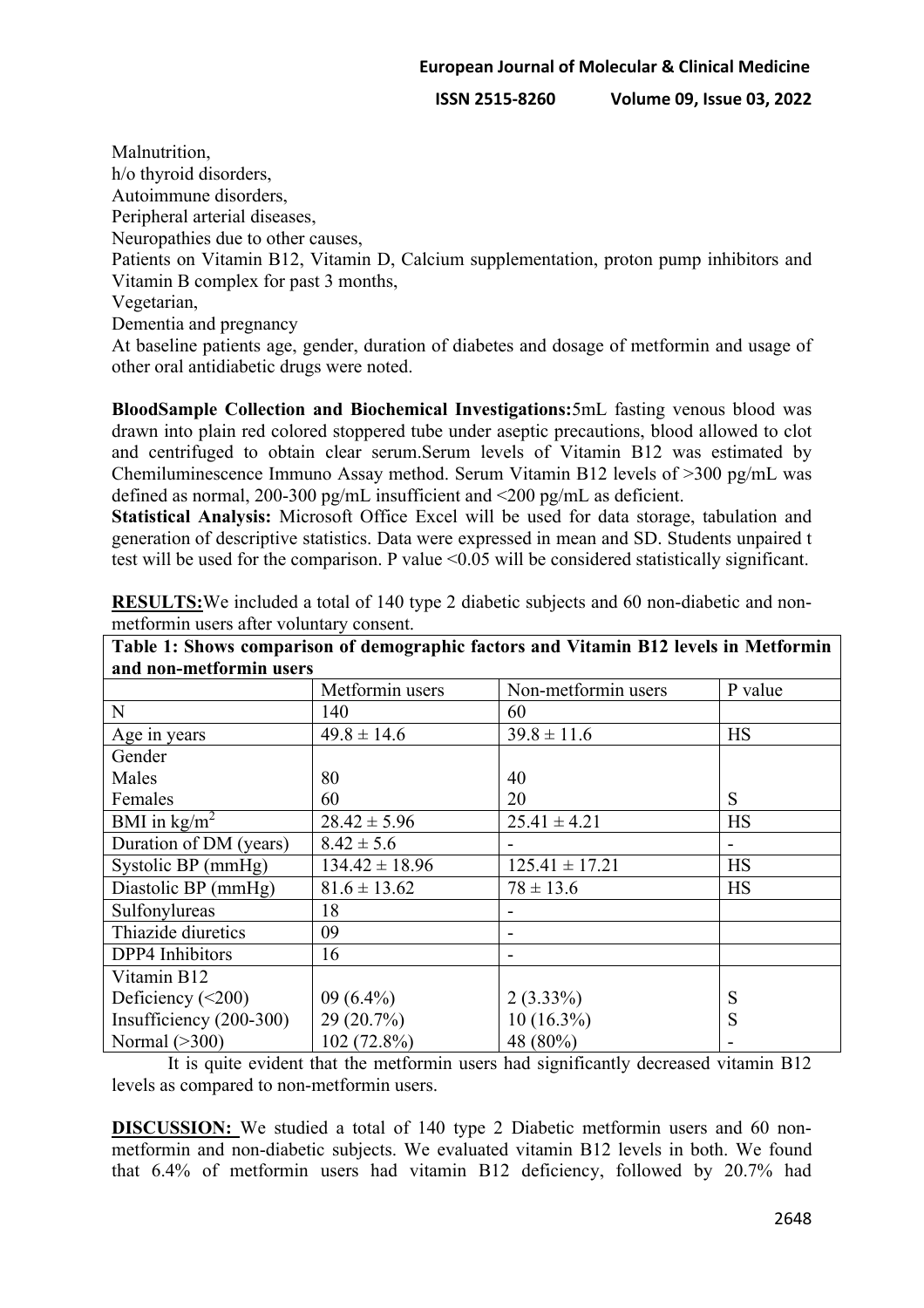#### **European Journal of Molecular & Clinical Medicine**

#### **ISSN 2515-8260 Volume 09, Issue 03, 2022**

insufficient Vitamin B12 levels and 72.8% had normal vitamin B12 status. Similarly, among non-metformin users 3.33% had deficient vitamin B12 levels, 16.3% had insufficient levels and 80% had normal vitamin B12 levels. The overall prevalence of vitamin B12 deficiency was significantly more in metformin users as compared to non-metformin users. Metformin treatment in diabetic women is associated with higher prevalence of Vitamin B12 deficiency. Deficiency of Vitamin B12 increases with duration of DM and dose of metformin. Vitamin B12 deficiency did have an impact on development of macrocytic anemia and worsening of neuropathy.Some symptoms of vitamin B12 deficiency are difficult to diagnose and can be irreversible if left untreated (like neuropathy). On the other hand, treatment of vitamin B12 deficiency is relatively easy, cheap, safe, and effective.

The findings our study were similar to that of other studies i.e one early randomized control trial by DeFronzo et al, metformin decreased the serum vitamin B12 levels by 22% and 29% compared to placebo and glyburide respectively. Metformin use has been unequivocally demonstrated as the prime factor associated with vitamin B12 deficiency among patients with  $T2DM.<sup>7-11</sup>$ 

Vitamin  $B_{12}$  deficiency is a multifactorial condition caused by insufficient intake (nutritional deficiency) as well as acquired or inherited defects that disrupt  $B_{12}$  absorption and processing pathways. Similarly, metformin-induced B12 deficiency is also thought to occur due to vitamin B12 malabsorption such as alteration of bile acid metabolism, small intestinal bacterial overgrowth, or effects on intrinsic factor secretion, but a more currently accepted explanation is the interference by metformin on calcium-dependent membrane action responsible for vitamin  $B_{12}$  intrinsic factor absorption in the terminal ileum. The use of PPIs is also thought to contribute to  $B_{12}$  deficiency, although this does not appear to be a factor in our study. Both observational and interventional studies have shown that the duration and dose of metformin are also associated with  $B_{12}$  deficiency and neuropathy. A recent study from Qatar, however, showed no association between metformin use and  $B_{12}$  deficiency or diabetic neuropathy.

Groot-Kamphuis *et al* have shown a lower prevalence of DPN in people with T2DM on metformin compared with those not on metformin. $31$  Our study confirms a weak but significant correlation between B<sub>12</sub> levels and duration and dose of metformin. A significant association has also been found with age, gender, married individuals, BMI and blood pressure with  $B_{12}$  levels in metformin users.<sup>11-14</sup>

## **CONCLUSION:**

Routine screening of Serum Vitamin B12 levels, complete hemogram, and neuropathy status should be done in all diabetic patients at the beginning of metformin therapy, and every 1-2 years thereafter. If any diabetic patient is found to be having low levels of Vitamin B12, they should be well supplemented with the Vitamin before start of metformin therapy. Another approach is to compulsorily administer 1000µg of Vitamin B12 injection once a year in all diabetic patients on metformin therapy.

### **REFERENCES:**

- 1. C.U. Rajeshwari, R.I. Shobha, B. AndalluOxidative stress and antioxidant effects of herbs and spices in diabetes Ann Phytomed, 2 (2013), pp. 13-27.
- 2. P. Goycheva, V. Gadjeva, B. Popov Oxidative stress and its complications in diabetes **mellitus** Trakia J Sci, 4 (2006), pp. 1-8.
- 3. Agarwal P, Mital P, Meena VK, Mital P, Nawal CL, Goyal KL. A comparative study of levels of vitamin B12 in patients of type 2 diabetes mellitus on metformin and not on